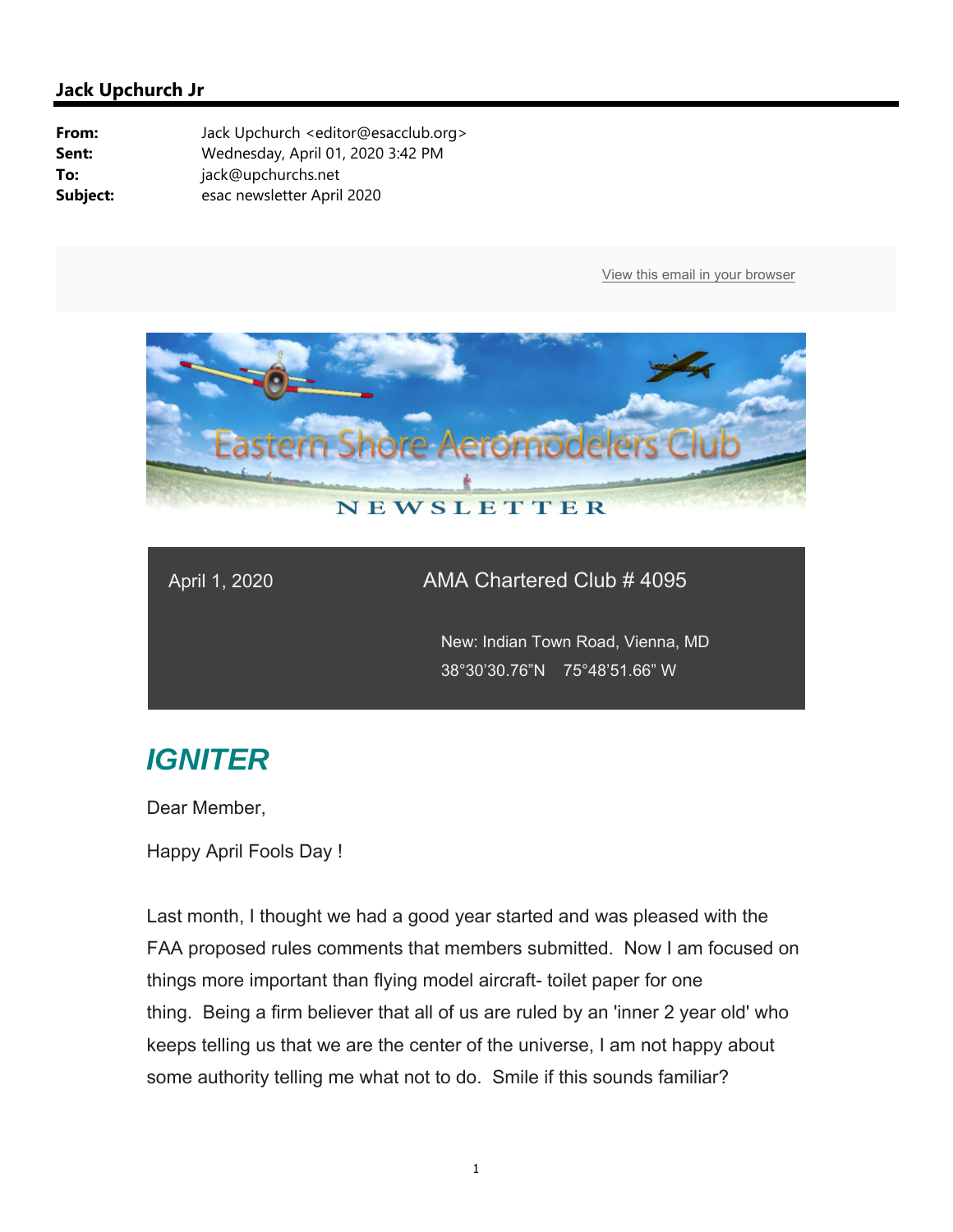The official club schedule is this:

Everything is on hold until further notice.

I will get the website updated today and we will look for the first chance to get back to normal. The Town of Hurlock has closed the Train Station, the pizza place isn't open for dine-in and despite my protests, the Governor has not listed RC model clubs as necessary and vital (although perhaps if you were to walk your dog while flying and pick up some groceries on the way, you might avoid the jail time). No Skip- do not try this no matter what that inner 2 year old is telling you. I had to beg for a letter from my business so that if I was stopped driving, I could show a good reason- apparently Owners are not considered necessary personnel either these days.

My approach is to take things day by day and cancel things as it becomes necessary. This is a very fluid situation with most of the news favoring more disruption to our regularly scheduled lives. Being in the healthcare field, I endure weekly closed group briefings designed to help the system better coordinate itself. Those meetings have gone from collecting information, to planning, to organizing and now to bracing for impact, with discussion starting about picking up the pieces after. Two of my business associates are doing well recovering from the virus in NYC. (there is life after Corona Virus) I believe that we can each sacrifice some of our independence in support of the group well being for a while, and feel that this reduced activity will help lessen the burden on our health care system in the short run. In the long run, we are Americans and we are all about individuals doing as they please. Please do next to nothing for a while.

See you at the field one day soon,

Jack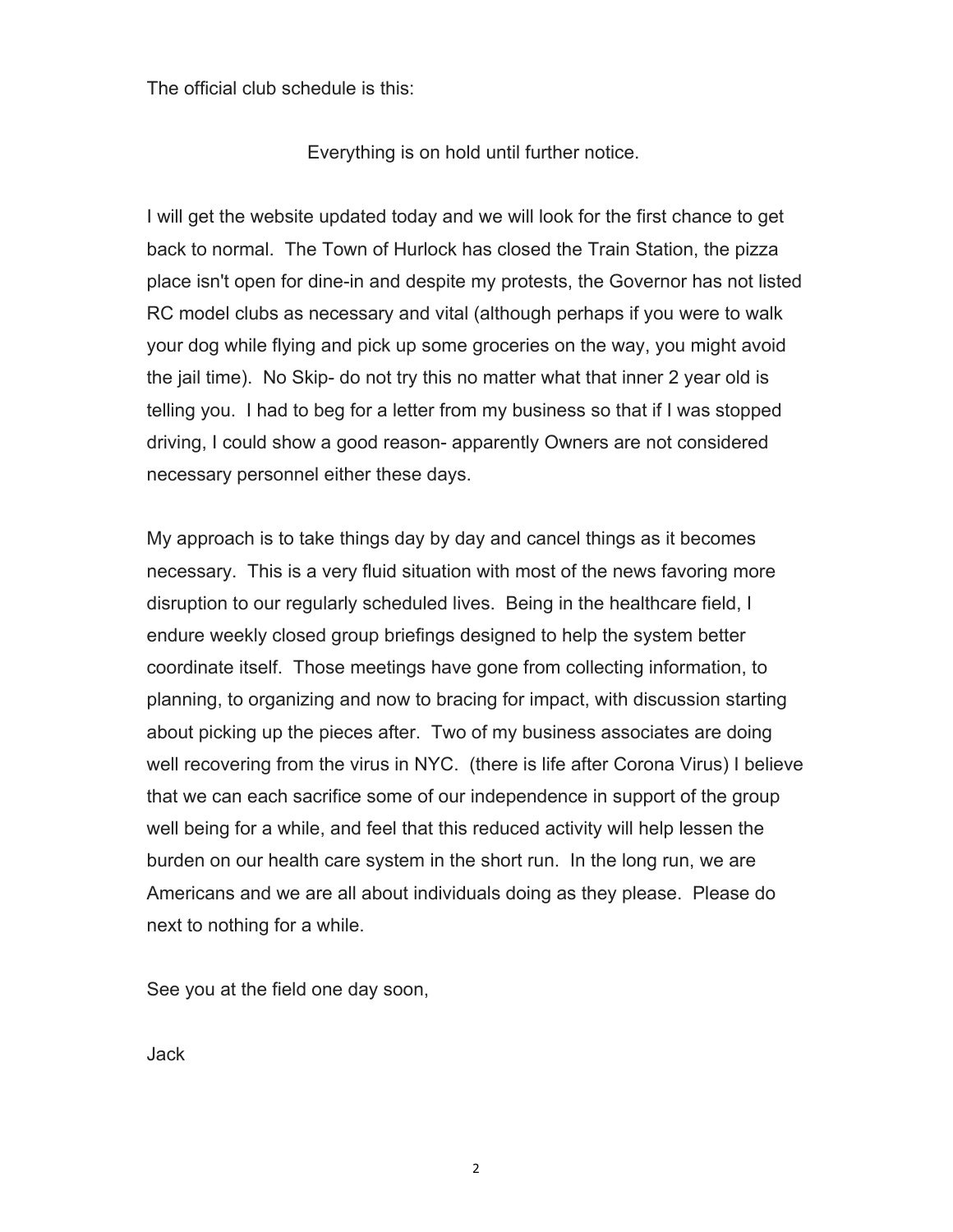Thought I would just leave this picture in place so we know what the field looks like when things are normal.



A Meeting was called to order on . . .

March 11, 2020 at the Train Station at 7pm with 12 members present. The Treasurer reported \$1,686.40 in checking and \$888.28 in savings with all bills paid.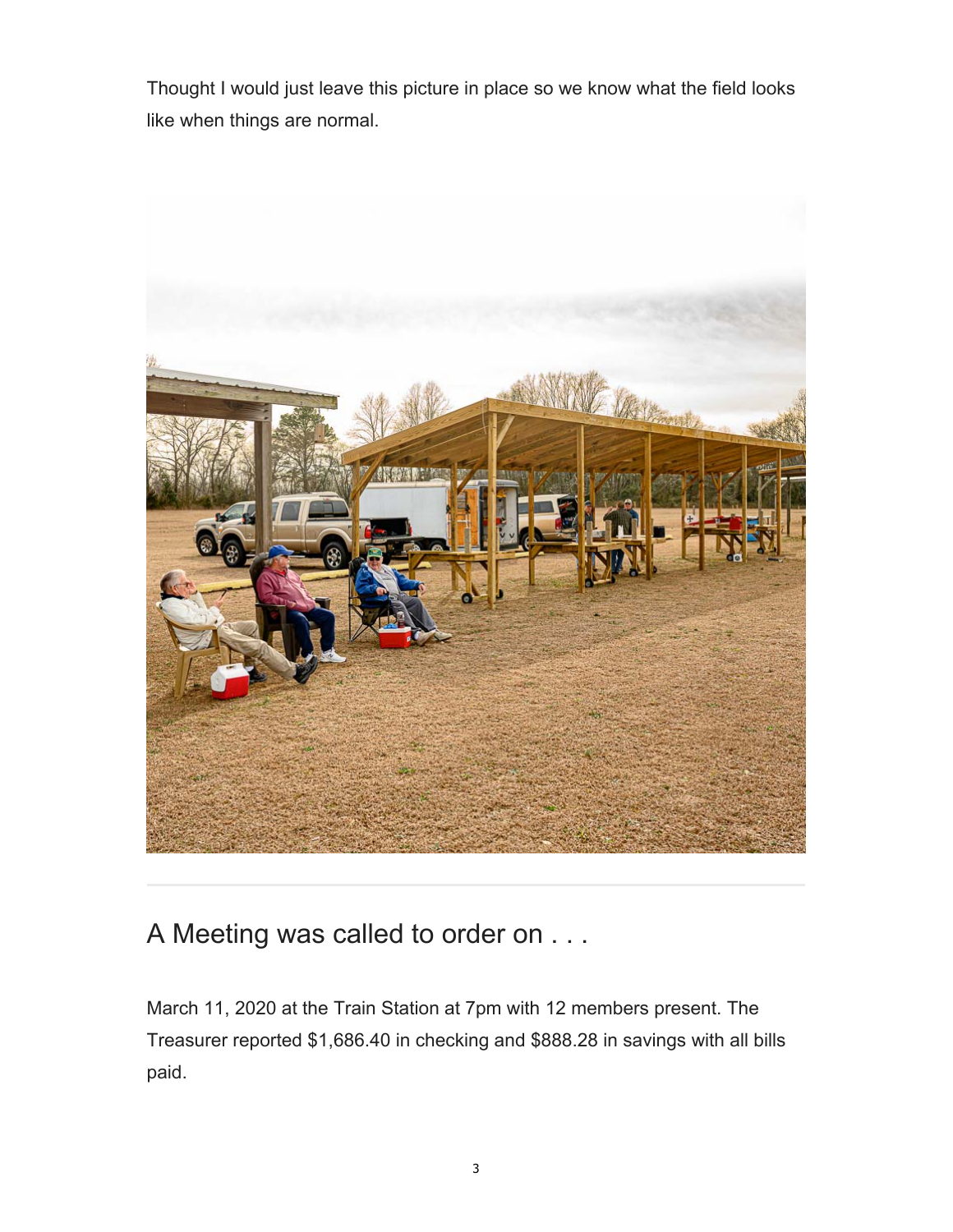We discussed the events schedule and an opportunity to put a static RC airplane display at Handsell on July 25. We agreed to work that out as well as see if we can have an instructor pilot available to Buddy Box with anybody interested. We will also try to have some food cooking for a sort of club picnic and to have food to lure visitors down to see what we are up to.

The potential disruption to our event schedule due to the virus outbreak was discussed. It is too soon to tell what the impact will be, but we will make the best of whatever comes.

There being no further business, the meeting was adjourned at 7:25pm.

## **The Official 2020 Club Calendar- Check the website for more up to the minute schedule changes.**

- April 8 CANCELLED Club meeting
- April 25 -- Field Closed-Handsel Chicone Village Day ??
- May 3 ?? IMAC Judging School demonstration flying 9-12 noon
- May 13 ?? Club meeting at the Train Station 7pm
- June 10 ?? Club meeting at the Train Station 7pm
- June 20-21 ?? IMAC
- July 8 ?? Club meeting at the Train Station 7pm
- August 8-9 ?? Jim Coll
- August 12 ?? Club meeting at the Train Station 7pm
- August 15-16 ?? IMAC
- September 9 ?? Club meeting at the Train Station 7pm
- October 10 Field Closed Handsell Jamboree
- October 14- ?? Club meeting at the Train Station 7pm
- October 17 ?? Jet Rally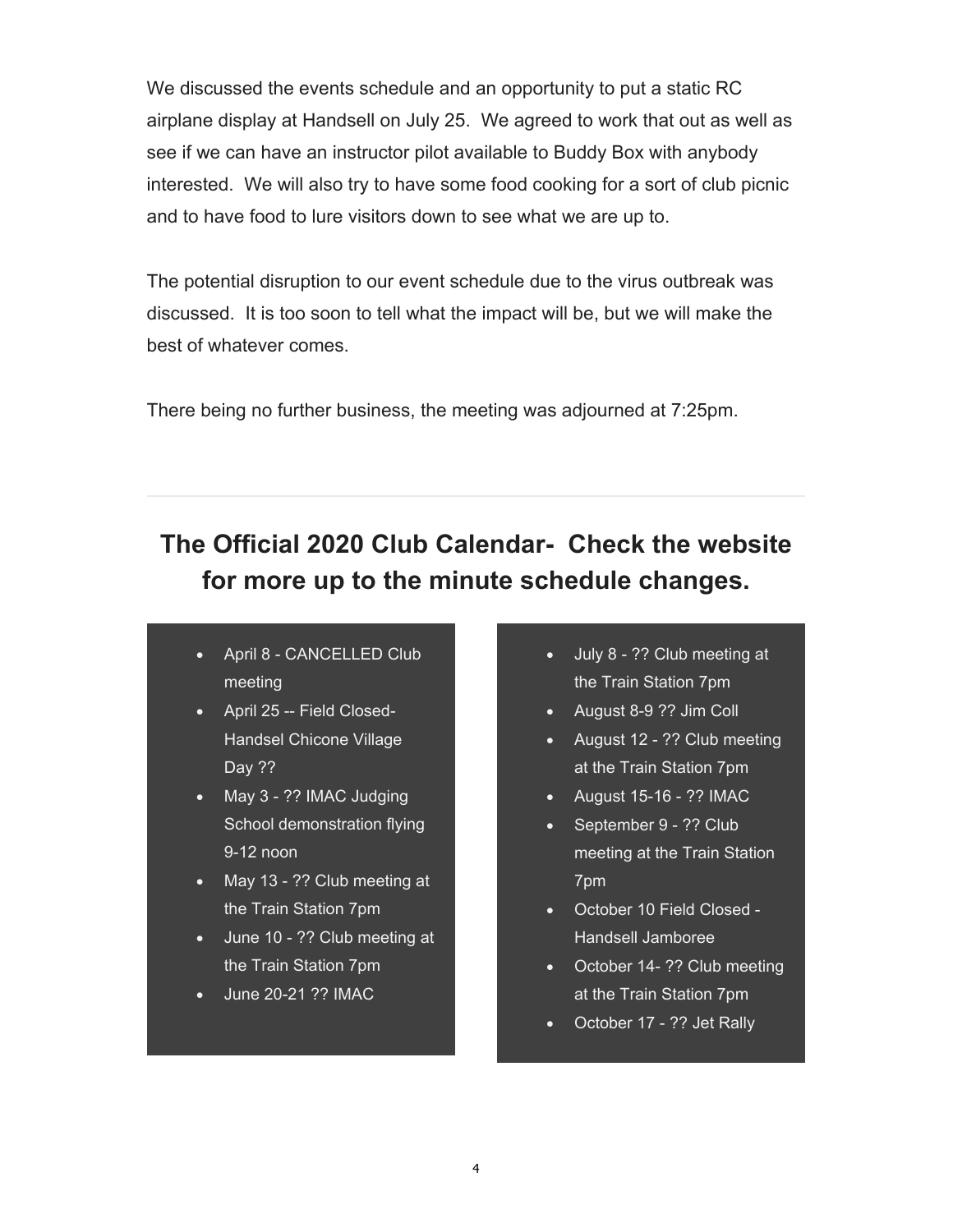- November 11 ?? Club meeting at the Train Station 7pm
- December 9 ?? Christmas Party Meeting 7pm — at the Train Station - potluck

## **Support Our Local Hobby Shops Hobby Stop** 22762 Sussex Hwy Seaford, DE **Happy Birthday to Us . . .** Steve Piasecki

302-629-3944

### **Hobby Town of**

**Easton** 106 Marlboro Ave Easton, MD 410-822-7800



**Links** 

AMA Website

AMA - District IV

Know Before You Fly

> FAA- Pilot **Registration**

Renewal Membership Form

Jack Upchurch -- President 410-310-2007

#### **CLUB OFFICERS -- CONTACT**

Jack Rosemere -- Treasurer /